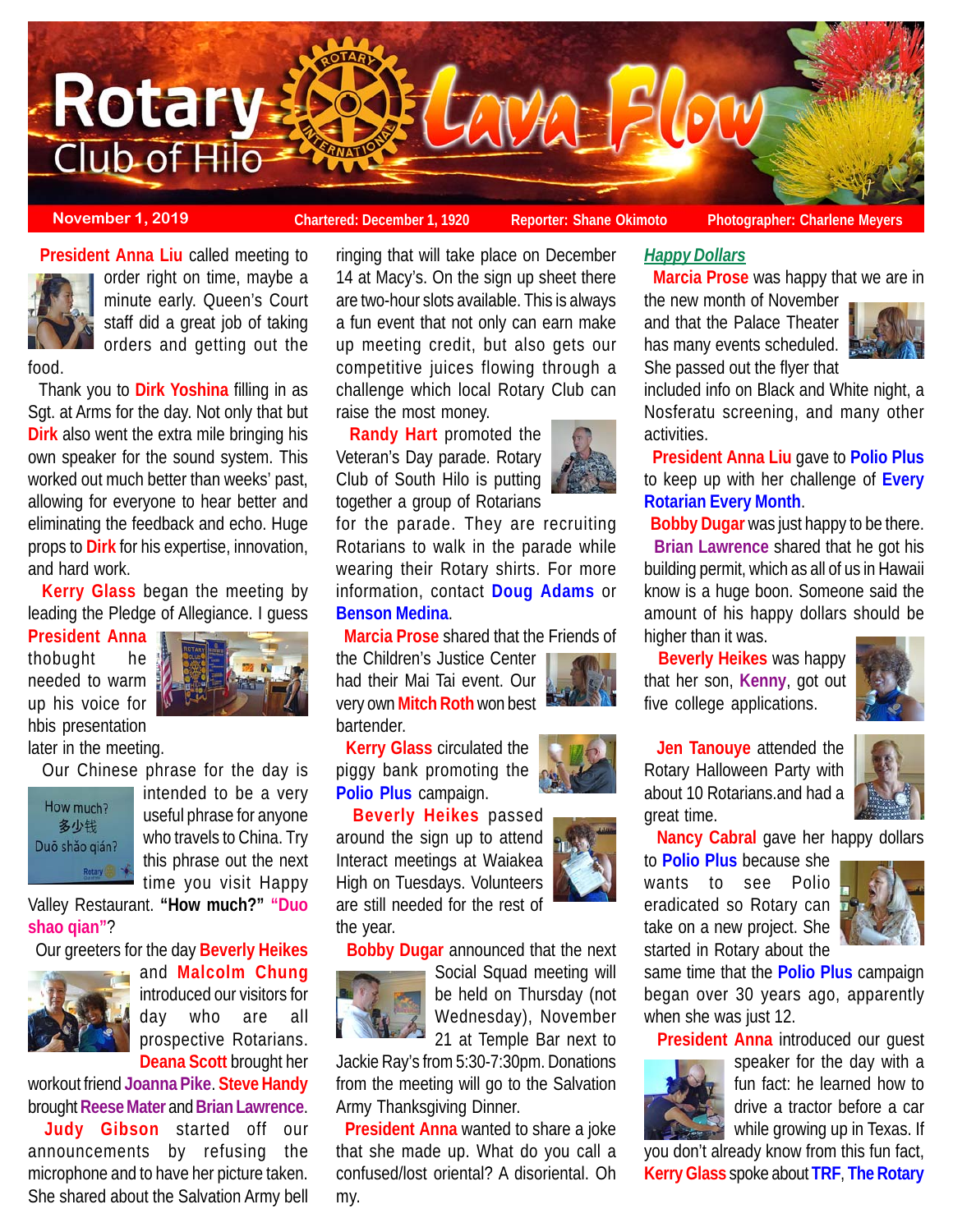## *Birthdays:*

**Randy Hart** November 12 **Nate Chang** November 13 **Keith Okamoto** November 19 **Kerry Glass** November 22 **Malcolm Chun** November 29

### *Club Anniversary:*

**Kathleen McGilvary** November 1, 2013 (6) **Gene Tao** November 1, 1985 (34) **Bob Fujimoto** November 16, 1959 (60) **Stan Fortuna** November 30, 2001 (18)

# *Wedding Anniversary:*

**Gay & Chuck Porter** Nov. 7, 1992 (27) **Gene & Julia Tao** Nov. 13, 1963 (56) **Susan Munro & Kerry Glass** Nov. 22, 1985 (34)

#### *Announcements:*

**Fri. Nov. 8 - NO meeting Fri. Nov. 15 - NO meeting Sat. Nov. 16 - District Training Fri. Nov. 22 - Meeting Fri. Nov. 28 - No meeting Fri. Dec 6 - Beckie Marshall** What is VASH (Visitor Aloha Society of Hawaii) **Fri. Dec 13 - Treena Breyfogle** Adventures!

#### *Club Administration* **2019 – 2020**

- President **Anna Liu**
- Past President **Keith Okamoto**
- President Elect **Nancy Cabral**
- Vice President **Mitch Dodo**
- Secretary **Jen Tanouye**
- Treasurer **Corey Kawamoto**
- Sergeant at Arms – **Jacob Bratton**
- Rotary Foundations **Kerry Glass**
- Membership **Maureen Poirier**
- Public Relations **Marcia Prose**
- International Service **Steve Handy Jr.**
- Community Service **Wally Wong**
- Vocational Service **Bobby Dugar**
- Club Service **Shane Okimoto**
- New Generations **Beverley Heikes**
- Program Chair – **Mike Meyer**
- Attendance Chair **Judy Gibson** • Lava Flow Chair – **Susan Munro**
- Greeters **Cathy Gray**
- **Foundation Chairpersons:**
- Hilo Rotary Club Foundation **Tim Beatty**
- Hawaii Rotary YouthFoundation **Mitchell Dodo**
- Sunao WadaFoundation **Mitchell Dodo**

# **Foundation**. **Kerry** began by showing a



short movie highlighting the people around the world that Rotary helps. After this he answered the burning question on

many folks' minds: What is **TRF**? **TRF** was established in 1917 to be an endowment to extend Rotary's goals and beliefs. The very first donation came from Kansas City and amounted to **\$26.50**. It has grown a little since then. The awesome thing about **TRF** is that we as Rotarians decide on how the money is spent. **TRF** is comprised of different projects including **Polio Plus**, the **Annual Fund**, **global grants**, and others grants.

 **Polio Plus** giving will go exclusively to the efforts to eradicate Polio. This has been Rotary's big project for fighting disease, one of its six focuses along with promoting peace, growing local economies, saving mothers and children, providing clean water, and promoting education. So far over \$1.8 billion has been given to this project and our world is down to only three Polioendemic countries remaining; a huge leap forward from the 135 countries we began with.

 While **Polio Plus** is an important and worthy cause, **Kerry** also encouraged all Rotarians not to forget about giving toward the **Annual Fund**. The **Annual Fund** benefits us because a portion of the money given to the **Annual Fund** comes back to our district and our club to fund our projects. 50% of our club's average giving over the past three-year period comes back to our district. A portion of that money is then passed on to individual clubs through District Designated Funds.

 Money given to either **Polio Plus** or the **Annual Fund** earns points toward **Paul Harris Fellowship** recognition. An initial **Paul Harris Fellowship**, commemorated with a pin, can be earned for **\$1000** given or 1000 points accumulated. After this additional **Paul Harris Fellowships** may continue to be earned up to the **Paul Harris Fellowship** plus 8. There are additional levels available as well. These include **Paul Harris Society** (recognition for a

certain level of annual giving), **White Hat Society** (another recognition for an even higher level annual giving), and **Major Donor** (acquired once an individual's cumulative giving reaches a certain amount).

 Not all of us will qualify for some of these high levels fo giving, but **Kerry** explained that we all can and should be involved in giving. He wants to get us back to being an **EREY** (**Every Rotarian Every Year**) Club. To qualify for this each member needs to donate at least **\$25** to the **Annual Fund**. **Polio Plus** donations do not count for **EREY**. He also wants to see us maintain our status as a **Foundation Giving Club**, where each member donates at least **\$25** to any fund.

 **Rotary Club of Hilo** is tracking well for this Rotary year. We had set goals of **\$11,000** for the **annual fund** and **\$4000 Polio Plus** We have achieved 51% and 42% of each of these goals, respectively.

 **Kerry** and **Susan** printed out and distributed individual reports of each member's giving for the year. **Kerry** took some time to explain what the different lines on the form mean. He also said that this same information can be accessed by members from the My Rotary website. Instructions for how to log in were included on bottom of the personal report.

 Giving is easy. Make checks to **"TRF"** or **"The Rotary Foundation."** If giving for **Polio Plus**, make checks out the same way, just include a note that it is for **"Polio Plus."** Checks can be mailed to **The Rotary Foundation** in Chicago. Donations can also be done online via credit card and even scheduled to be done monthly or quarterly.